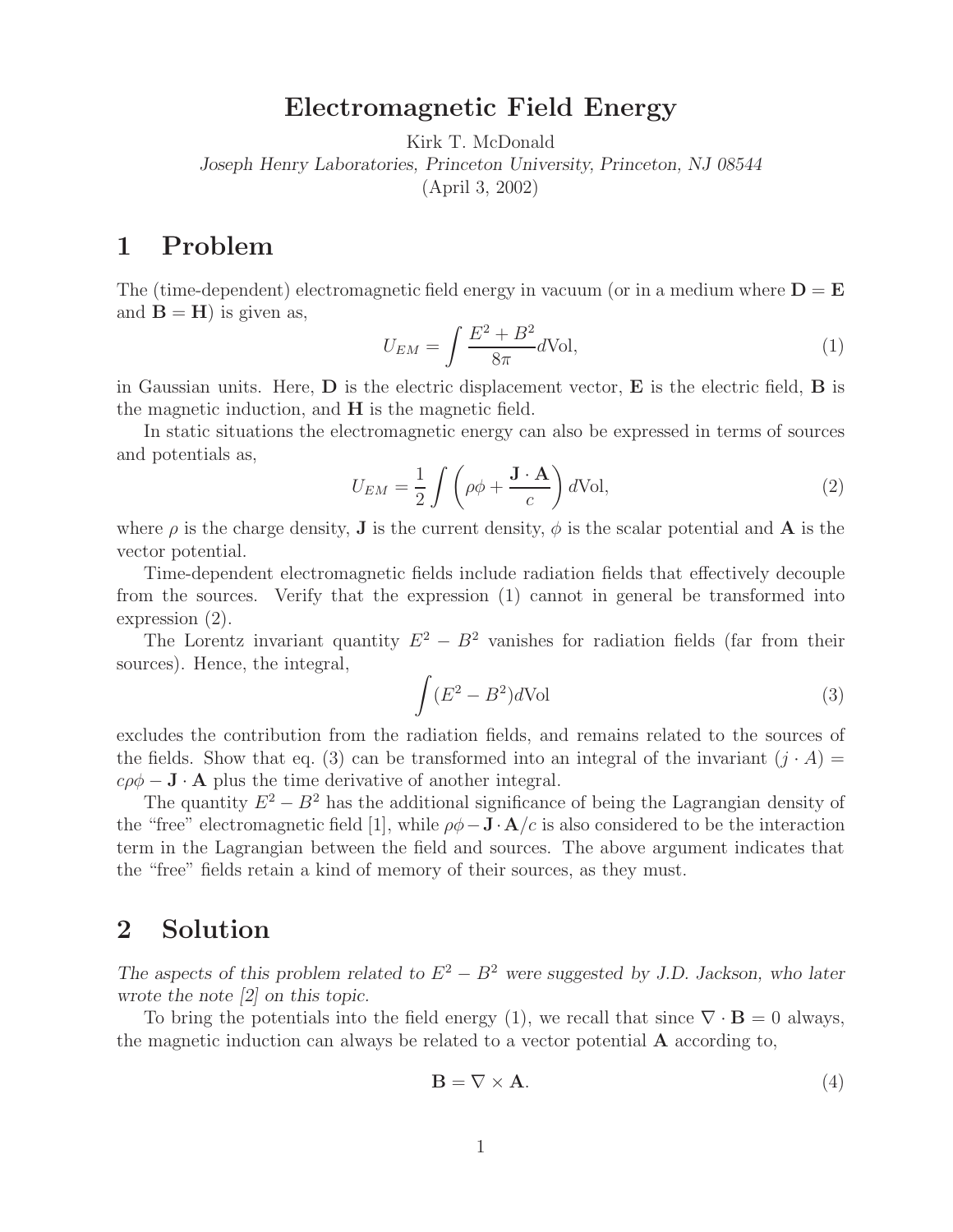Faraday's law can therefore be written as,

$$
\nabla \times \mathbf{E} = -\frac{1}{c} \frac{\partial \mathbf{B}}{\partial t} = -\nabla \times \frac{1}{c} \frac{\partial \mathbf{A}}{\partial t}.
$$
 (5)

Thus, the curl of the quantity,

$$
\mathbf{E} + \frac{1}{c} \frac{\partial \mathbf{A}}{\partial t} \tag{6}
$$

vanishes, which means that this quantity can be expressed as  $-\nabla\phi$  where  $\phi$  is a scalar potential. That is, the electric field can be written in terms of potentials as,

$$
\mathbf{E} = -\nabla \phi - \frac{1}{c} \frac{\partial \mathbf{A}}{\partial t}.
$$
 (7)

Inserting expression (7) into the electric part of eq. (1), we find,

$$
U_E = \frac{1}{8\pi} \int E^2 d\text{Vol} = -\frac{1}{8\pi} \int \mathbf{E} \cdot \nabla \phi \ d\text{Vol} - \frac{1}{8\pi c} \int \mathbf{E} \cdot \frac{\partial \mathbf{A}}{\partial t} d\text{Vol}
$$
  
= 
$$
-\frac{1}{8\pi} \int \nabla \cdot (\phi \mathbf{E}) \ d\text{Vol} + \frac{1}{8\pi} \int \phi \nabla \cdot \mathbf{E} \ d\text{Vol} - \frac{1}{8\pi c} \int \epsilon \mathbf{E} \cdot \frac{\partial \mathbf{A}}{\partial t} d\text{Vol}
$$
  
= 
$$
-\frac{1}{8\pi} \int \phi \mathbf{D} \cdot d\mathbf{S} + \frac{1}{2} \int \rho \phi \ d\text{Vol} - \frac{1}{8\pi c} \int \mathbf{E} \cdot \frac{\partial \mathbf{A}}{\partial t} d\text{Vol}
$$
(8)

using the Maxwell equation,

$$
\nabla \cdot \mathbf{E} = 4\pi \rho. \tag{9}
$$

Likewise, the magnetic energy can be written as,

$$
U_M = \frac{1}{8\pi} \int B^2 dVol = \frac{1}{8\pi} \int \mathbf{B} \cdot \nabla \times \mathbf{A} dVol
$$
  
=  $-\frac{1}{8\pi} \int \nabla \cdot \mathbf{B} \times \mathbf{A} dVol + \frac{1}{8\pi} \int \mathbf{A} \cdot \nabla \times \mathbf{B} dVol$   
=  $-\frac{1}{8\pi} \int \mathbf{B} \times \mathbf{A} \cdot d\mathbf{S} + \frac{1}{2c} \int \mathbf{J} \cdot \mathbf{A} dVol + \frac{1}{8\pi c} \int \mathbf{A} \cdot \frac{\partial \mathbf{E}}{\partial t} dVol,$  (10)

using the Maxwell equation,

$$
\nabla \times \mathbf{B} = \frac{4\pi}{c} \mathbf{J} + \frac{1}{c} \frac{\partial \mathbf{E}}{\partial t}.
$$
 (11)

For charges and current that occupy only a finite volume, the surface integrals in eqs. (8) and (10) go to zero as the surface becomes large. To see this, first suppose that there are no wave fields, so the potentials fall off at least as fast as  $1/r$ , and the quasistatic fields fall off at least as fast as  $1/r^2$ . Since the surface area increases as  $r^2$ , the surface integrals fall off as  $1/r$  and can be neglected. If there are wave fields, then for large enough r, the leading terms of **A**, **E** and **B** are all orthogonal to the surface vector d**S** and again the surface integrals can be neglected. An alternative justification for neglecting these integrals is given by Stratton [3].

Thus, the electromagnetic field energy can be written as,

$$
U_{EM} = U_E + U_M = \frac{1}{2} \int \left( \rho \phi + \frac{\mathbf{J} \cdot \mathbf{A}}{c} \right) d\text{Vol} + \frac{1}{8\pi c} \int \left( \mathbf{A} \cdot \frac{\partial \mathbf{E}}{\partial t} - \mathbf{E} \cdot \frac{\partial \mathbf{A}}{\partial t} \right) d\text{Vol}. \tag{12}
$$